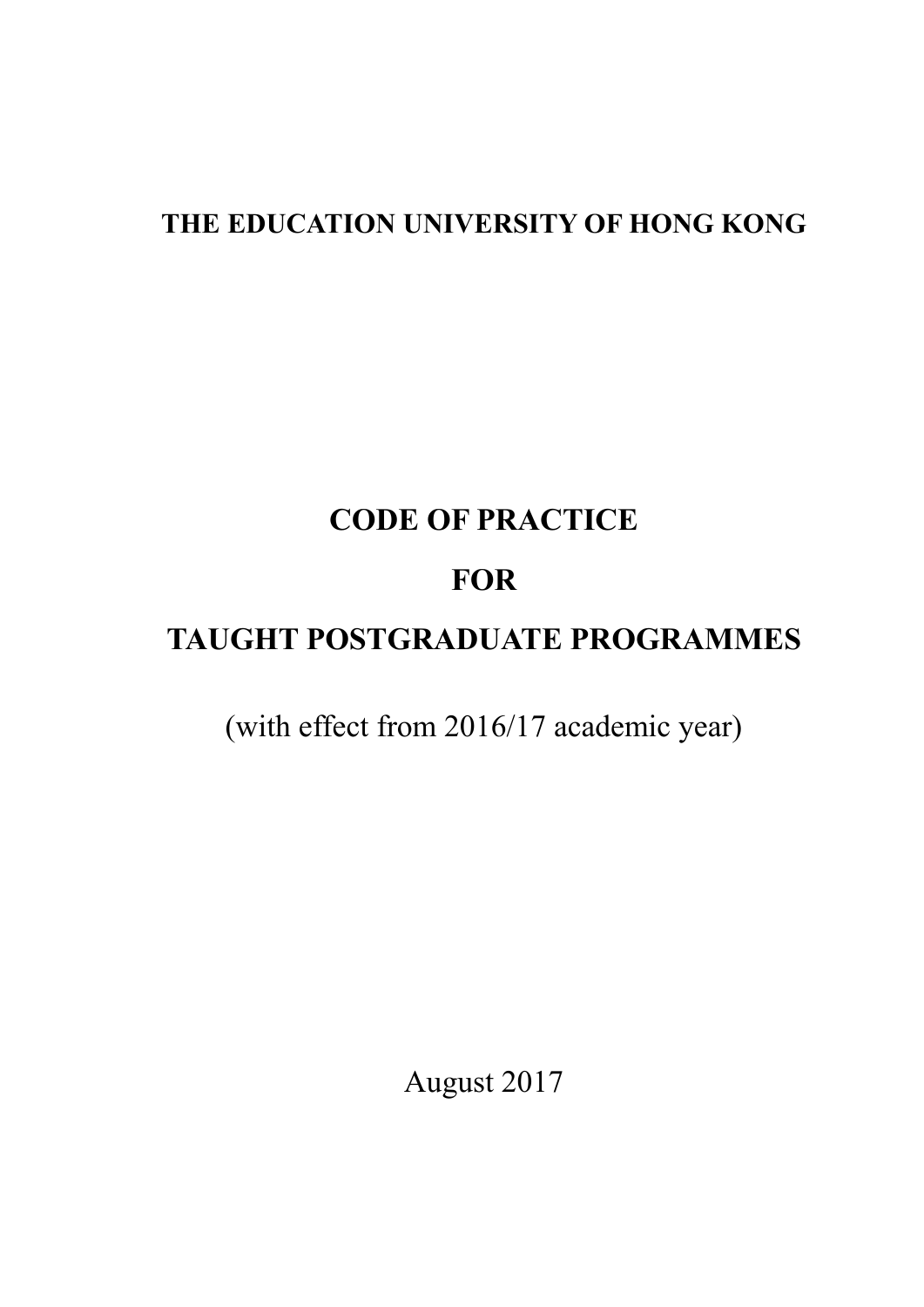# **Table of Contents**

| 2. Responsibilities of the Programme Director / Programme Leader and Programme        |  |
|---------------------------------------------------------------------------------------|--|
|                                                                                       |  |
|                                                                                       |  |
| 3. Responsibilities of the Graduate School / Faculty / Programme Management Team  3   |  |
|                                                                                       |  |
|                                                                                       |  |
|                                                                                       |  |
|                                                                                       |  |
|                                                                                       |  |
|                                                                                       |  |
| 4.2 Responsibilities of the Area Coordinators [only applicable to MEd programme] 5    |  |
| 4.3 Quality Assurance at the Area of Focus Level [only applicable to MEd programme] 5 |  |
| 5. Responsibilities of the Research Project / Dissertation / Thesis Supervisors  6    |  |
|                                                                                       |  |
|                                                                                       |  |
|                                                                                       |  |
|                                                                                       |  |
|                                                                                       |  |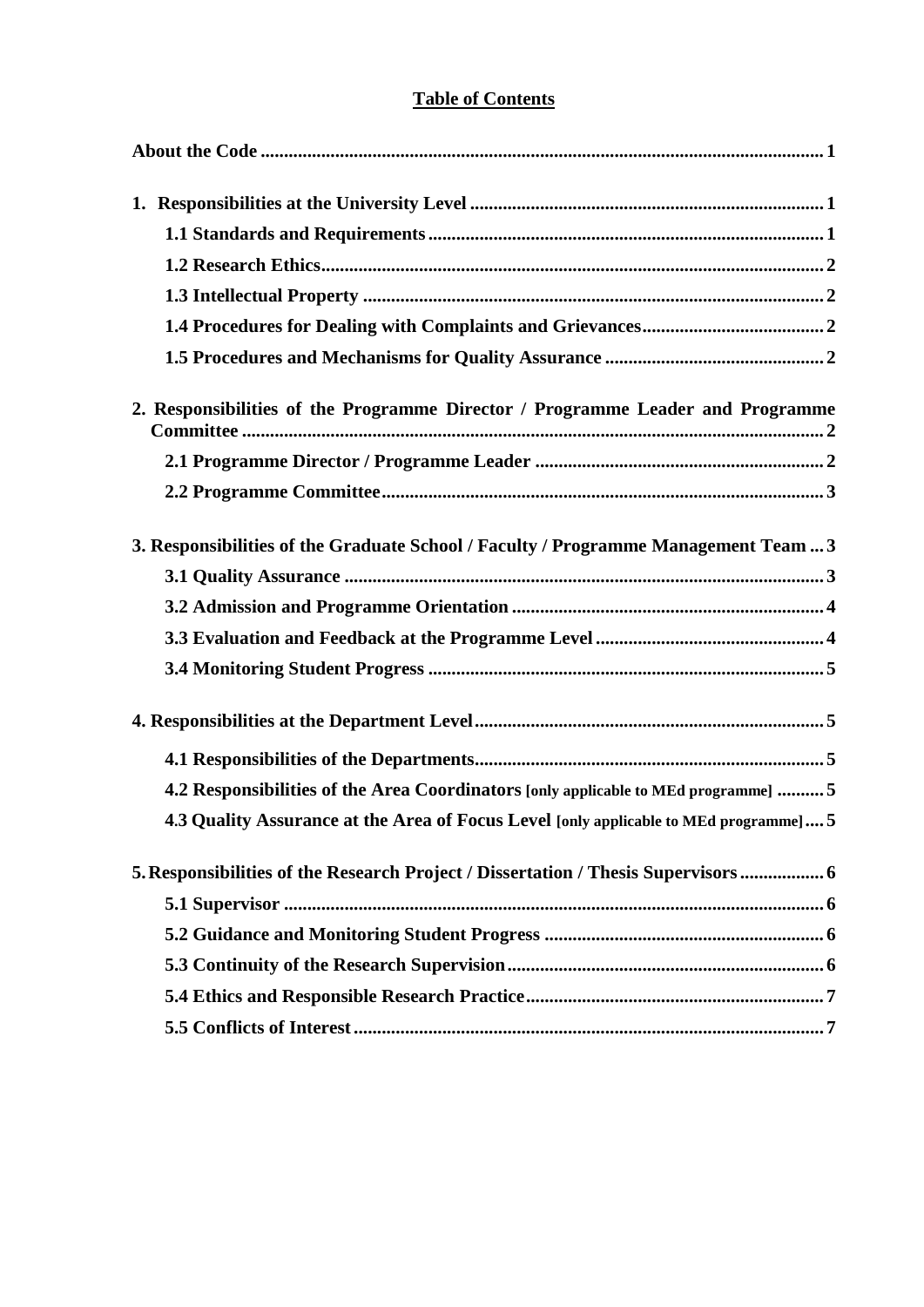# For students who conduct the Research Project / Dissertation / Thesis

# For students who take Practicum Course

|--|--|--|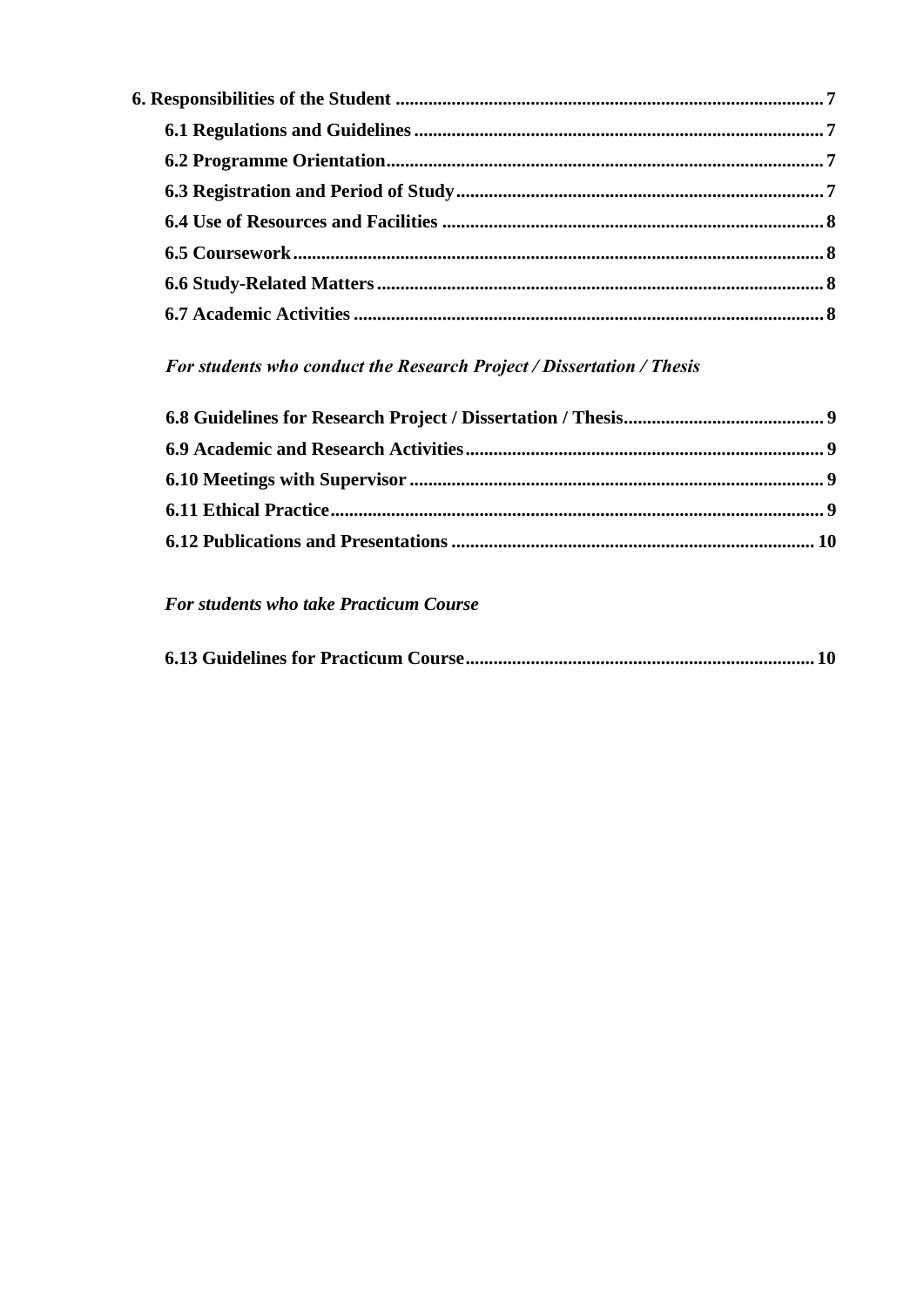#### <span id="page-3-0"></span>**About the Code**

The clauses described in this *Code of Practice* (the Code) stipulate the respective rights and responsibilities of Taught Postgraduate (TPg) programme management team, students, their Research Project supervisors, the Graduate School / Faculty and the University. The principal purpose of this *Code of Practice* is to ensure that all TPg students and all related academic and administrative staff are aware of their responsibilities. The University acknowledges that students have a right to receive effective and constructive teaching and supervision (for those students who conduct the Research Project / Dissertation / Thesis) and that they also have the responsibility to adhere to the University's regulations.

The Code should be read in conjunction with the University's regulations for TPg programmes. Additional information and specific guidelines may be produced and communicated to students by respective Programme Team or relevant academic and supportive units during Programme Orientation and via different channels, such as emails and website.

The Code consists of six parts:

- 1. Responsibilities at the University Level;
- 2. Responsibilities of the Programme Director / Programme Leader and Programme Committee;
- 3. Responsibilities of the Graduate School / Faculty / Programme Management Team;
- 4. Responsibilities at the Department Level;
- 5. Responsibilities of the Research Project / Dissertation / Thesis Supervisors; and
- 6. Responsibilities of the Student.

To ensure the highest possible quality of programmes delivered in the University, the Code will be regularly reviewed by the GS and respective programmes. Amendments will be endorsed by the Board of Graduate Studies (BGS) and approved by the Academic Board (AB).

#### **1. Responsibilities at the University Level**

The BGS has the responsibility to ensure that appropriate programme guidelines and regulations of programmes are implemented University -wide. The University will ensure that:

#### <span id="page-3-1"></span>**1.1 Standards and Requirements**

The standards and requirements for programmes have been set up and are readily accessible.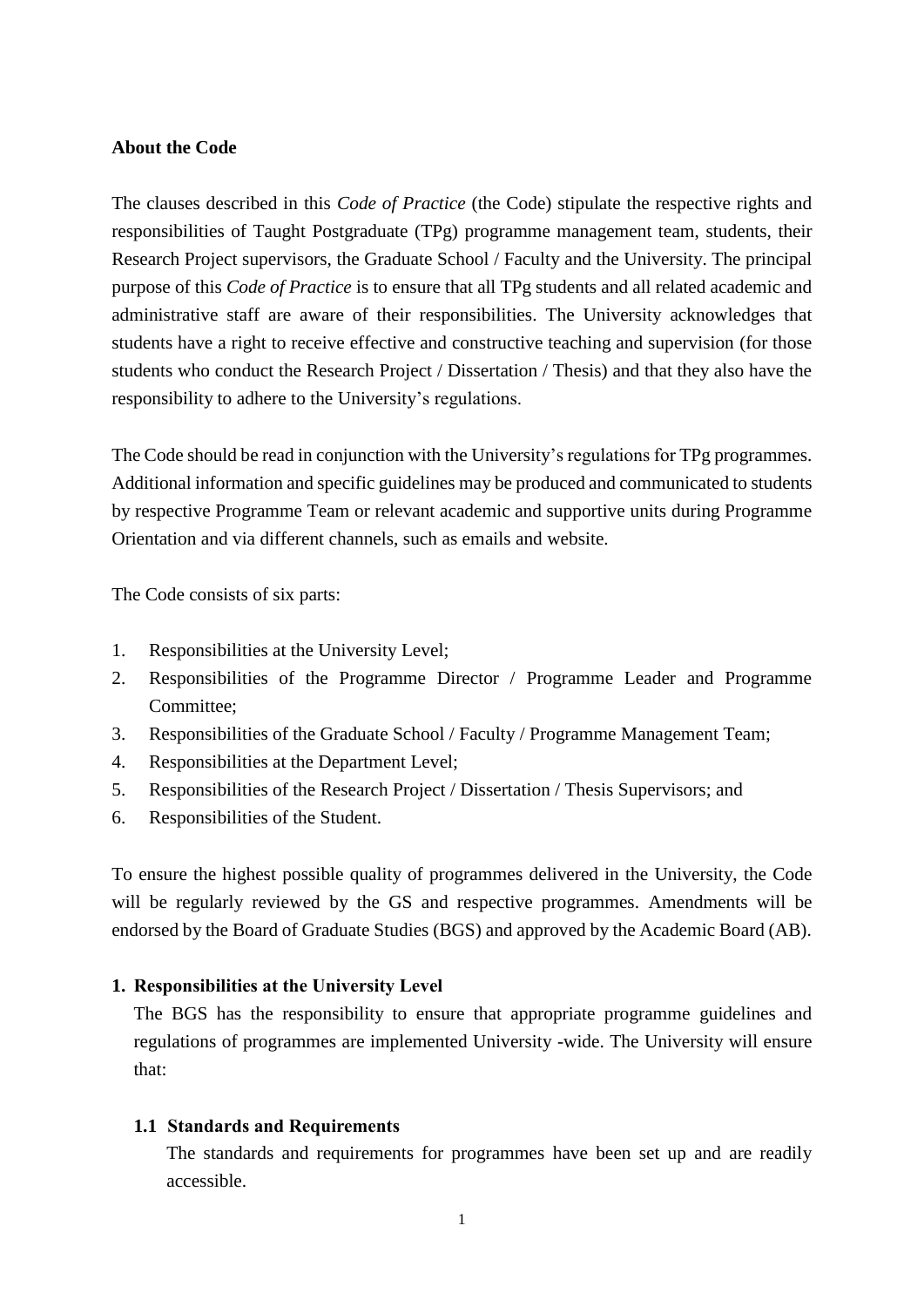#### <span id="page-4-0"></span>**1.2 Research Ethics**

The University has a clear policy and set of procedures for obtaining relevant ethics clearances and that the policy and procedure are made available to students. The Human Research Ethics Committee (HREC) established by the University is responsible for monitoring and dealing with research ethics matters. Staff and students are encouraged to contact the Secretary of HREC at [hrec@eduhk.hk](mailto:hrec@eduhk.hk) for enquiries and visit the website of [HREC](http://www.eduhk.hk/rdo/human.html) for more information.

#### <span id="page-4-1"></span>**1.3 Intellectual Property**

With regard to the avoidance of any infringements of intellectual property rights, the University strictly follows the [Copyright Ordinance of Hong Kong.](https://www.elegislation.gov.hk/hk/cap528) Please refer to the [library's](http://www.eduhk.hk/lib) website for the use of Copyright Works in Education. For details, please refer to the sections regarding copyright in the *[Student Handbook](http://www.eduhk.hk/reg/student_handbook/main.html)* .

# <span id="page-4-2"></span>**1.4 Procedures for Dealing with Complaints and Grievances**

There are grievance procedures for dealing expeditiously with any problems or misunderstandings in respect of matters relating to the student's assessments and examination at the University. It is the University's aim to prevent any serious issues which may lead to a complaint or grievance. For information, please refer to the *[General Academic Regulations \(GAR\) for Taught Postgraduate Programmes](https://www.eduhk.hk/gradsch/resource/regulation/GAR_taught.pdf)*. For other complaints and grievances, please refer to the *[Student Handbook](http://www.eduhk.hk/reg/student_handbook/main.html)*.

#### <span id="page-4-3"></span>**1.5 Procedures and Mechanisms for Quality Assurance**

The Programme Committee is under the governance of the BGS / Faculty Board (FB) and their responsibilities cover major aspects of quality assurance, teaching and learning, programme development and implementation matters. For information, please refer to the *[Staff Handbook on Programme Quality Assurance](https://www.eduhk.hk/re/modules/content/item.php?categoryid=43&itemid=119)*.

# **2. Responsibilities of the Programme Director / Programme Leader and Programme Committee**

# **2.1 Programme Director / Programme Leader**

The Programme Director / Programme Leader oversees the coordination and administration of all aspects of the programme, including but not limited to: programme promotion and admissions, course curriculum and programme development, maintenance of student records, overall programme evaluation, finance and resources, and collaboration with external universities. The Programme Director / Programme Leader also serves as liaison with Faculties and Departments with respect to the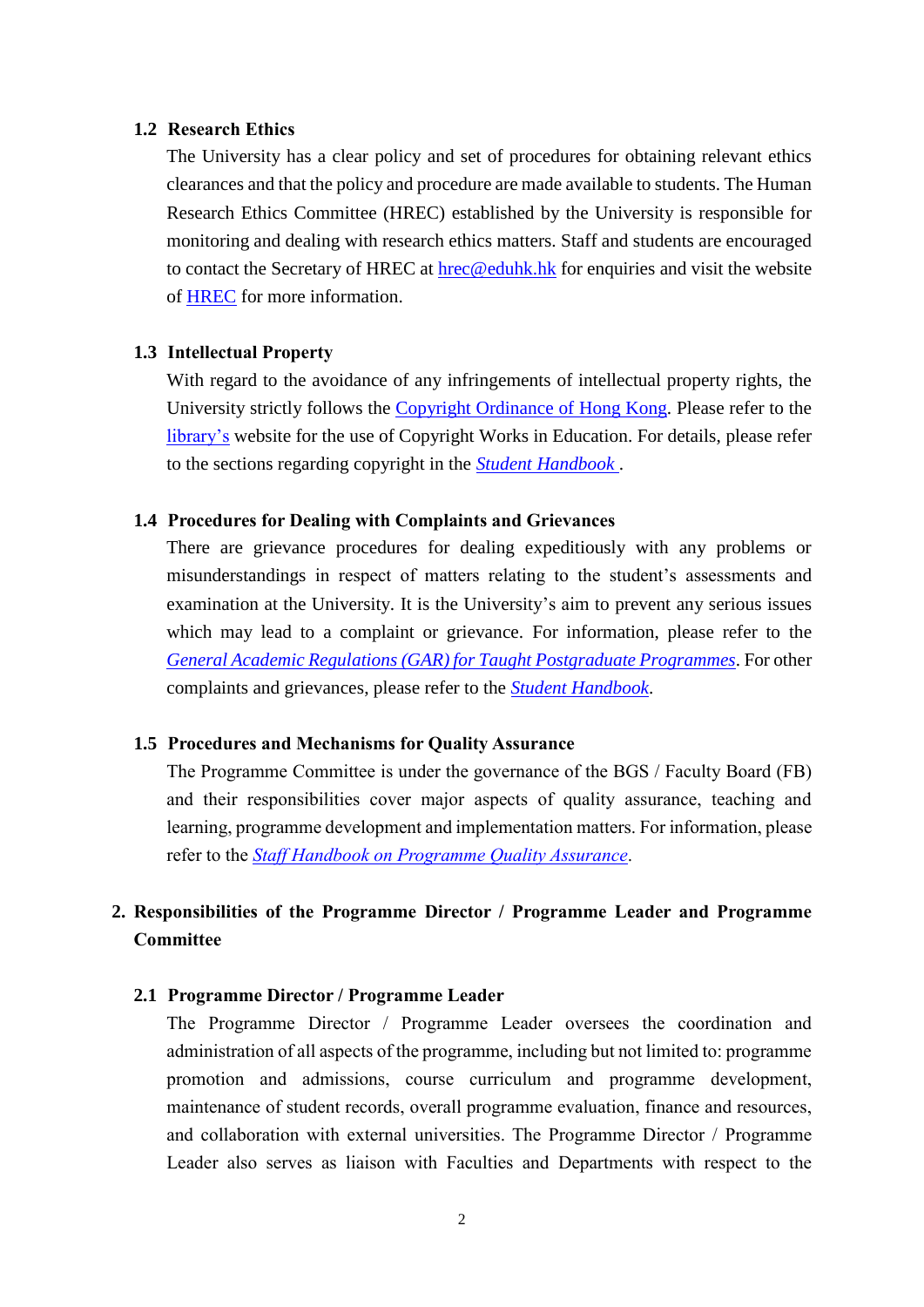programme and as Chairperson in various programme-related committees and meetings.

# **2.2 Programme Committee**

- 2.2.1 The major responsibility of the Programme Committee is to monitor the delivery and quality of programmes. For further information on its responsibilities and composition, please refer to Appendix VI of the *[Staff Handbook on Programme](https://www.eduhk.hk/re/modules/content/item.php?categoryid=43&itemid=119)  [QA.](https://www.eduhk.hk/re/modules/content/item.php?categoryid=43&itemid=119)*
- 2.2.2 The appointed Area of Focus Coordinators will be responsible for collecting views from other Area of Focus Coordinators of the respective Faculty on the delivery of the programme and providing suggestions/advice.

# **3. Responsibilities of the Graduate School / Faculty / Programme Management Team**

The GS and Faculties are responsible for overseeing their respective programmes and for ensuring that its quality meets international standards.

# <span id="page-5-0"></span>**3.1 Quality Assurance**

- 3.1.1 The GS / Faculty Board / Department will develop strategic plans and be responsible for their implementation as well as collaboration initiatives.
- 3.1.2 To provide a positive learning environment for students, the GS / Programme Team will:
	- i. Ensure that the University's Code of Practice, relevant policies, guidelines and regulations for programmes are implemented and monitored;
	- ii. Coordinate with Faculties / Departments in offering Core and Specialist courses for students;
	- iii. Monitor, support and enhance the quality of coursework;
	- iv. Coordinate the Staff-Student Consultative Meeting (SSCM), which is held once a semester to provide an opportunity for students to share their views and comments with the programme team on the programme as well as the difficulties that student faced throughout their studies;
	- v. Contribute to policy formulation and to the review of the programme and support to students;
	- vi. Remind students, research project supervisors and teaching staff to follow the University's policy on academic honesty as shown in the *[Student](http://www.eduhk.hk/reg/student_handbook/text_en8.html)  [Handbook](http://www.eduhk.hk/reg/student_handbook/text_en8.html)*;
	- vii. Deal with problems or misunderstandings in respect of matters relating to programmes;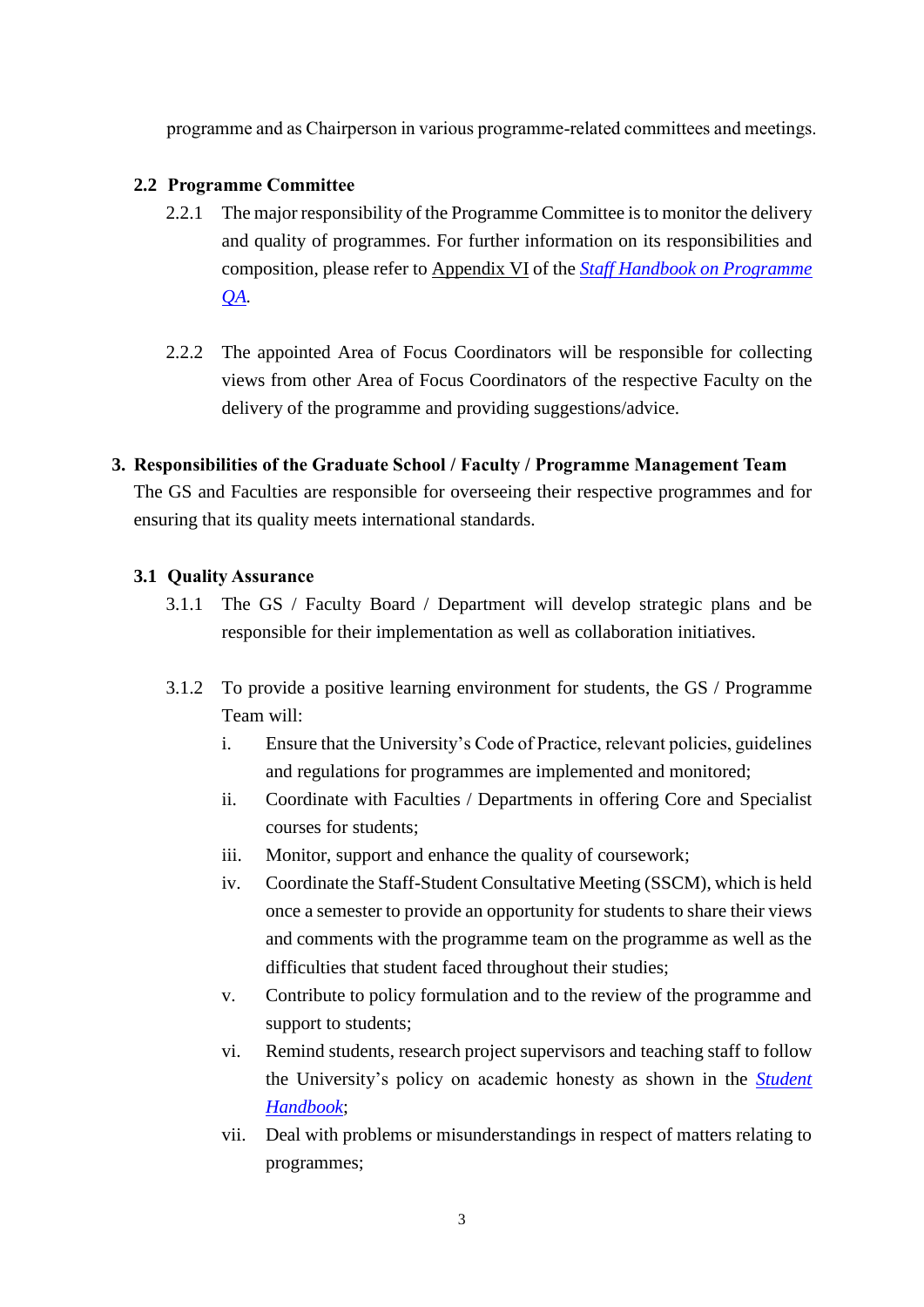- viii. Monitor students' progress and assessment across the University; and
- ix. Work closely with Faculties and Departments to promote international collaboration and to provide integrative learning activities for students.

#### <span id="page-6-0"></span>**3.2 Admission and Programme Orientation**

- 3.2.1 The admission of students is conducted in accordance with the University's admission standards and requirements.
- 3.2.2 The GS / Faculty / Programme Team will run programme orientation for new students of respective programmes. This will help ensure that all students are aware of the *Code of Practice*, *GAR for Taught Postgraduate Programmes* and the University's standards and requirements for specific degrees. It will also help expose students to the resources, facilities and support available to them while enrolled in the University's programmes.

#### <span id="page-6-1"></span>**3.3 Evaluation and Feedback at the Programme Level**

- 3.3.1 Programme Teams will conduct an annual evaluation survey of programmes. A summary report will be produced and submitted to respective programme committee for information. Statistics shall be disclosed to programme-related personnel for future improvements.
- 3.3.2 Comprehensive external reviews (i.e. External Examiner System and Periodic Programme Review) of programmes will be carried out in order to review the standard, implementation, management, and quality assurance of the programme. Programme Teams will be responsible for compiling reports, providing administrative support throughout the review process, such as communication with the External Examiners, secretarial support during meetings and coordination of on-site visits if necessary. For more information on the review systems, please refer to the *[Staff Handbook on Programme](https://www.eduhk.hk/re/modules/content/item.php?categoryid=43&itemid=119)  [Quality Assurance.](https://www.eduhk.hk/re/modules/content/item.php?categoryid=43&itemid=119)*
- 3.3.3 For each Area of Focus of the Master of Education (MEd) programme, it will be reviewed through the External Review system on a three-year cycle. Two External Reviewers are invited to provide comments and recommendations on each review Area. The GS will be responsible for coordinating the whole review process on MEd Areas of Focus.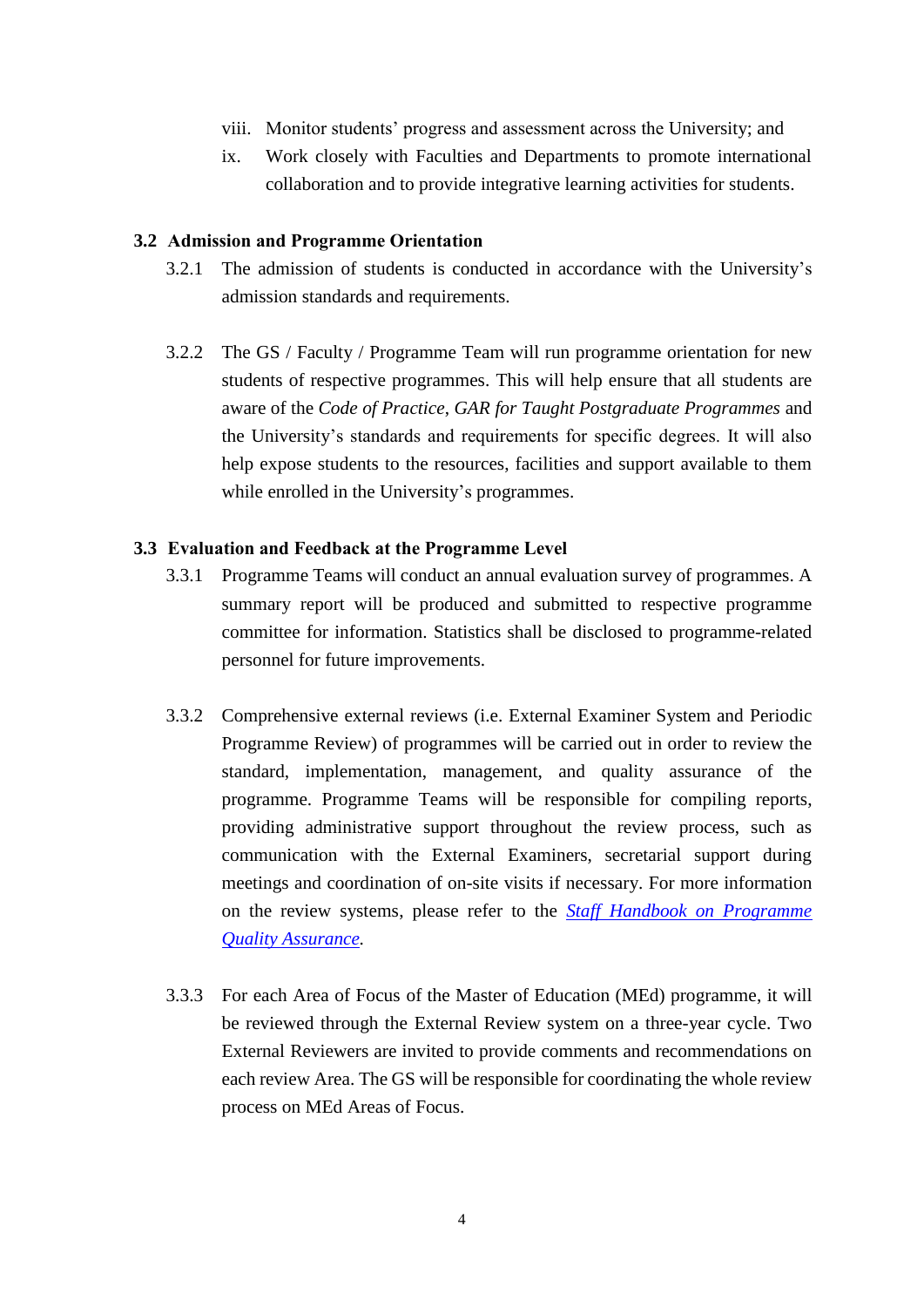# <span id="page-7-2"></span>**3.4 Monitoring Student Progress**

The GS / Programme Team, in conjunction with those academic units involved, will regularly review the progress of all students throughout their studies to ensure that they do not exceed the maximum duration of study period according to the University's guidelines. For information on maximum period of study, please refer to the *[GAR for](https://www.eduhk.hk/gradsch/resource/regulation/GAR_taught.pdf)  [Taught Postgraduate Programmes](https://www.eduhk.hk/gradsch/resource/regulation/GAR_taught.pdf)*.

# <span id="page-7-0"></span>**4. Responsibilities at the Department Level**

# **4.1 Responsibilities of the Departments**

- 4.1.1 The Faculty Dean, in consultation with the Heads of Departments, is responsible for the appointment of Programme Leaders, Programme Committee Members or Field Experience Co-ordinators of respective programmes. For MEd programme, Heads of Departments are responsible for the appointment of Area Coordinators.
- 4.1.2 Departments are responsible for designing the content of and providing the staffing for their respective programmes, Area of Focus and Specialist Courses of MEd programme.

# <span id="page-7-1"></span>**4.2 Responsibilities of the Area Coordinators** *[Only applicable to MEd programme]*

The main responsibilities of the Area Coordinators include the following:

- i. Coordinate the course offering in the respective Area of Focus;
- ii. Act as the Academic Advisor (with the assistance of one more representative, if deemed necessary) of MEd students under the respective Area of Focus;
- iii. Be familiar with the *GAR for Taught Postgraduate Programme*, and *Code of Practice* in order to provide appropriate guidance and support to students throughout their studies at the University; and
- iv. Monitor matters related to individual areas including but not limited to the admission exercise, course/area curriculum and development, as well as the feedback and evaluation of individual courses and review of area, etc.

# **4.3 Quality Assurance at the Area of Focus Level** *[Only applicable to MEd programme]*

4.3.1 External review on individual Area of Focus will be conducted in a 3-year cycle, normally at the end of an academic year. It aims to review the implementation and quality of a specific Area of Focus within the MEd programme, such as course content and coherency, curriculum of Area, and assessment methods , in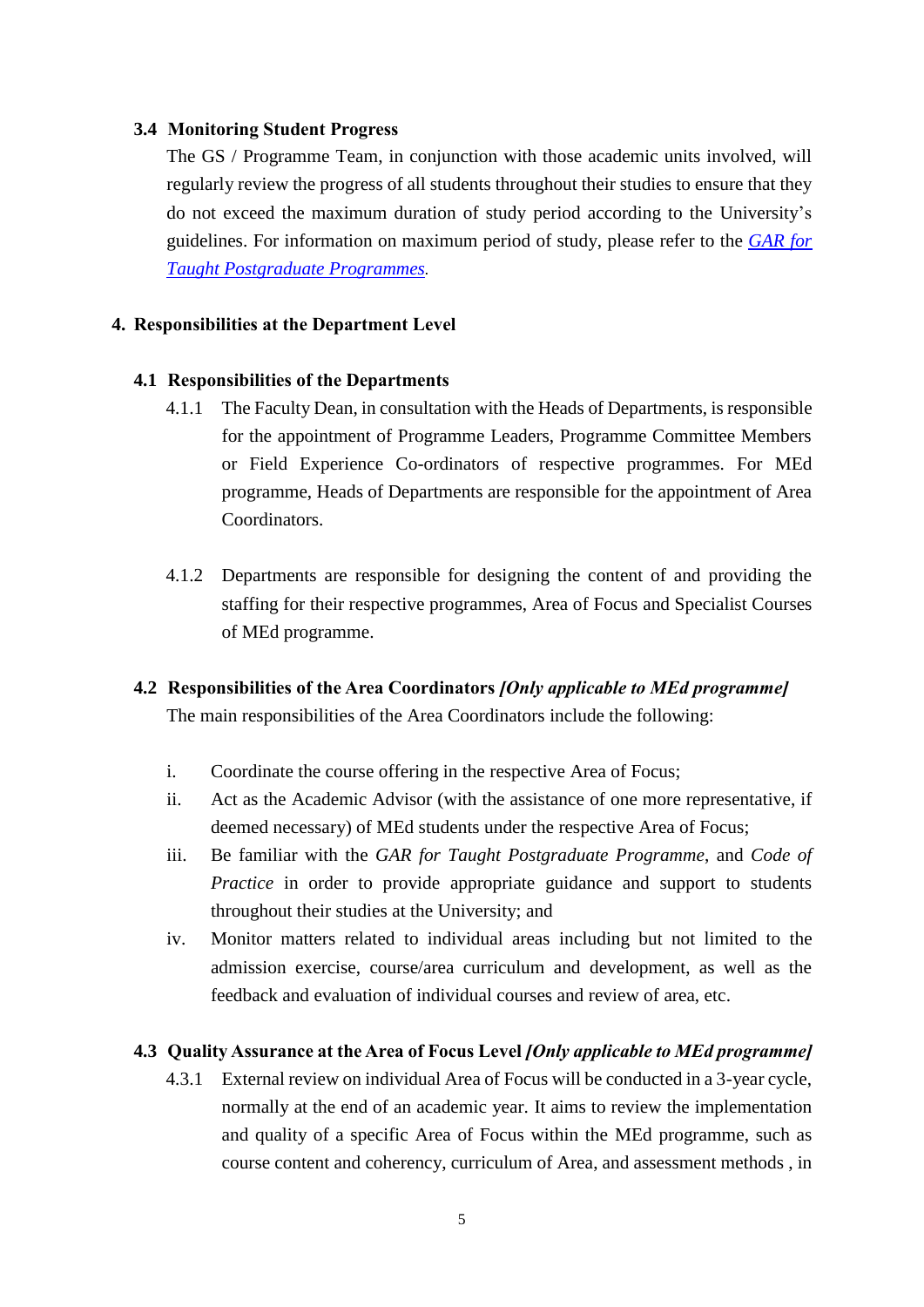order to ensure the individual components of the programme are up to international standards.

4.3.2 Departments are responsible for the nomination of External Reviewers, the preparation of a self-evaluation report and a response report to the comments made by the External Reviewers.

# <span id="page-8-0"></span>**5. Responsibilities of the Research Project / Dissertation / Thesis Supervisor**

# <span id="page-8-1"></span>**5.1 Supervisor**

The responsibility of a Supervisor is to work closely with students through all phases of the Research Project / Dissertation / Thesis. He/she also provides support to students by broadening and deepening the range of expertise available and makes substantive, theoretical, and methodological suggestions on the Research Project / Dissertation / Thesis.

# <span id="page-8-2"></span>**5.2 Guidance and Monitoring Student Progress**

- 5.2.1 Academic guidance on the research component should be provided to the student through the completion of the Research Project / Dissertation / Thesis. Supervisors should be aware of and familiar with the responsibilities of both students and Supervisors.
- 5.2.2 Supervisors should be aware of and familiar with the responsibilities as listed in relevant guidelines of respective programmes when guiding students in completing their research, such as the "*[Research Project Guidelines for MEd](https://www.eduhk.hk/gradsch/resource/Programme_Information/MEd/MEd_Research_Project_Guideline.pdf)  [Programme](https://www.eduhk.hk/gradsch/resource/Programme_Information/MEd/MEd_Research_Project_Guideline.pdf)*".

## <span id="page-8-3"></span>**5.3 Continuity of the Research Supervision**

When a Supervisor finds himself/herself no longer able to continue in the role, the Supervisor should discuss with the Area Coordinator (or Head of academic unit, in the case of the Area Coordinator is no longer able to continue in the role) / Programme Leader so that the Area Coordinator / Head of academic unit / Programme Leader could identify a suitable replacement Supervisor as soon as possible. In such circumstances, the Area Coordinator / Head of academic unit / Programme Leader should provide advice and guidance to the student in the re-appointment of Supervisor.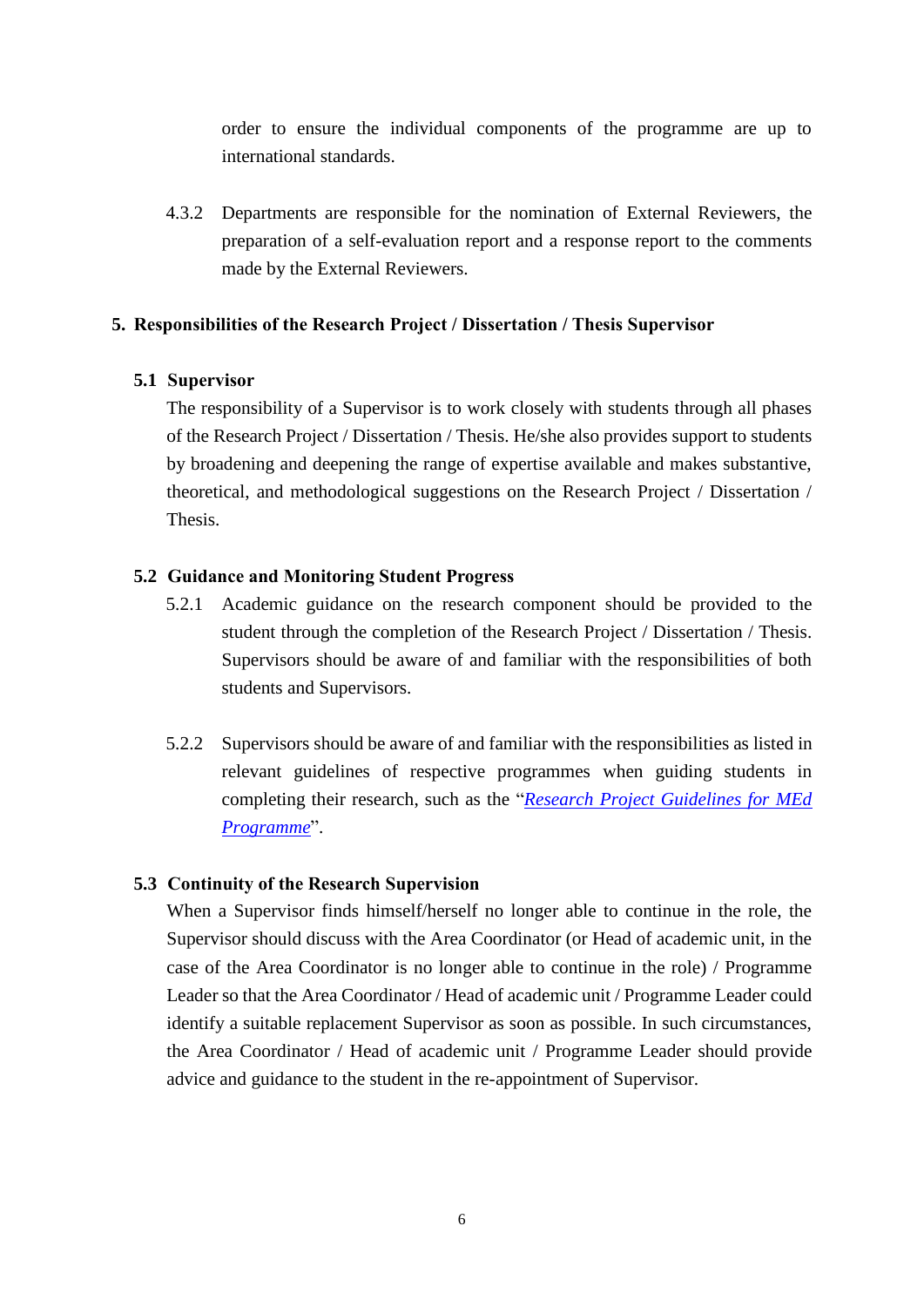#### <span id="page-9-0"></span>**5.4 Ethics and Responsible Research Practice**

It is important to ensure that the student is aware of any legal and ethical concerns in relation to the research, including relevant Codes of Ethics and Research Ethics Guidelines. The Supervisor will discuss with the student the importance of meeting all ethical clearance requirements in research activities. Staff are encouraged to contact the Secretary of HREC at [hrec@eduhk.hk](mailto:hrec@eduhk.hk) for enquiries and visit the website of [HREC](http://www.eduhk.hk/rdo/human.html) for more information.

# <span id="page-9-1"></span>**5.5 Conflicts of Interest**

Conflicts of interest including, but not limited to, those of a financial nature, have the potential to threaten the integrity of scholarship. There are a wide range of types of activities which may constitute a conflict of interest, and which both the supervisor and student have a responsibility to avoid.

*Remark: Practicum Supervisors should refer to relevant guidelines which specify the roles, responsibilities and assessment procedures of respective programmes, such as the "Clinical Supervisor Manual of Master of Science in Educational Speech-Language Pathology and Learning Disabilities Programme".*

#### <span id="page-9-2"></span>**6. Responsibilities of the Student**

It is the responsibility of the student to adhere to the following conditions:

## <span id="page-9-3"></span>**6.1 Regulations and Guidelines**

Be familiar and comply with the *[GAR for Taught Postgraduate Programmes](https://www.eduhk.hk/gradsch/resource/regulation/GAR_taught.pdf)*, *Code of Practice* and the University's regulations and procedures in relation to programmes and other policies governing the degree.

#### **6.2 Programme Orientation**

Attend the University's Programme Orientation.

## <span id="page-9-4"></span>**6.3 Registration and Period of Study**

- 6.3.1 Register with the University at the beginning of their studies and at the start of each academic session, and pay the relevant fees on a timely manner.
- 6.3.2 Comply with the duration of study as stated in the *[GAR for Taught Postgraduate](https://www.eduhk.hk/gradsch/resource/regulation/GAR_taught.pdf)  [Programmes](https://www.eduhk.hk/gradsch/resource/regulation/GAR_taught.pdf)*.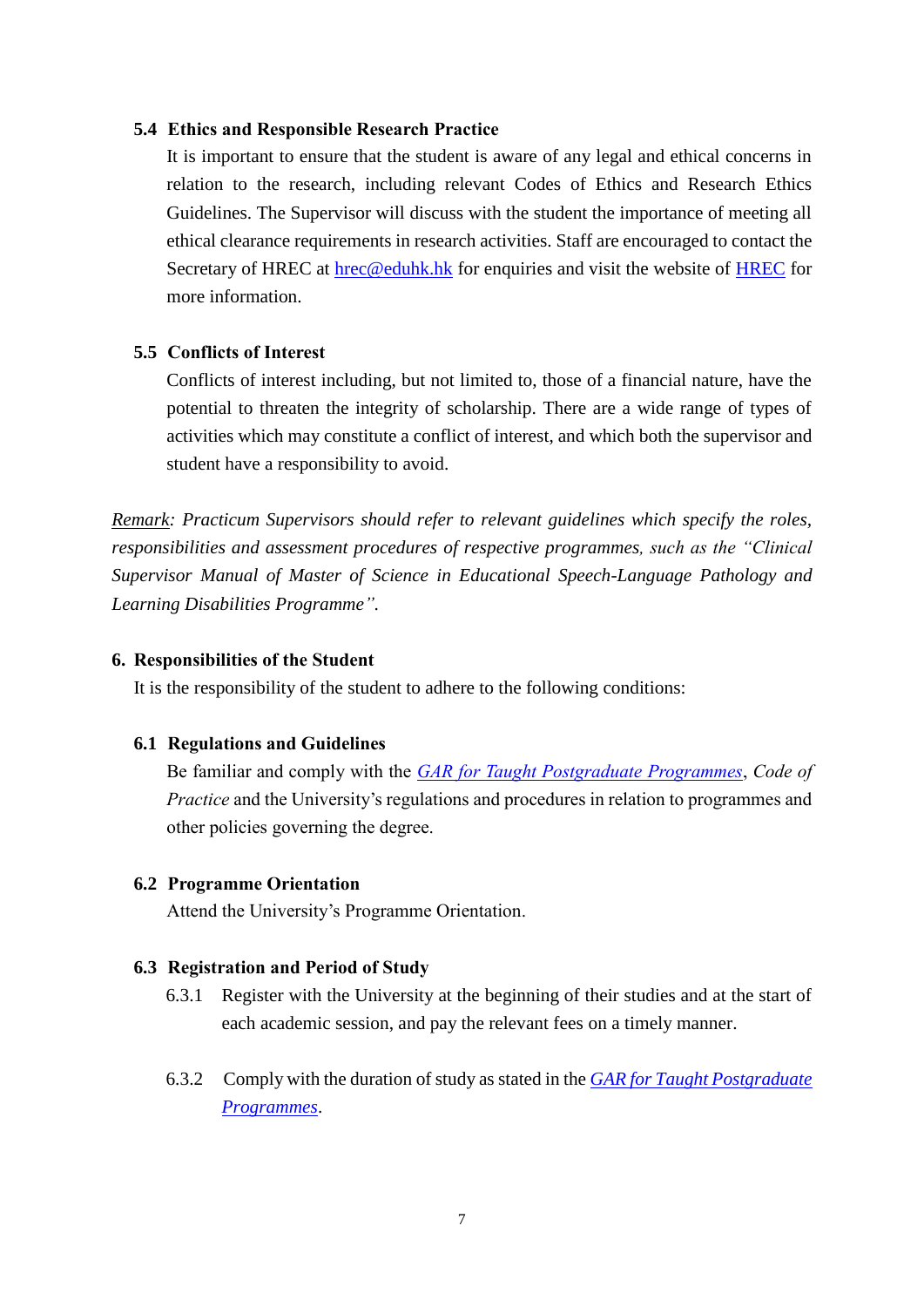# <span id="page-10-0"></span>**6.4 Use of Resources and Facilities**

Utilise the physical facilities and other resources available to manage their academic learning progress responsibly and appropriately.

# **6.5 Coursework**

- 6.5.1 Attend the Core Courses / Specialist Courses as required for their respective programmes.
- 6.5.2 For MEd programme, students should make sure that they take the appropriate courses to meet the requirements of claiming the respective Area of Focus and for graduation.

# **6.6 Study-Related Matters**

It is the student's responsibility to:

- i. check the EdUHK Student Webmail account regularly;
- ii. perform Online Course Registration or Add/Drop Courses during the specified period;
- iii. update The Portal for any changes in their personal information (e.g. corresponding address, telephone numbers) as soon as they occur;
- iv. uphold the University's GAR for good academic conduct, including timely submission of assignments and attending classes as required, and follow the procedures for applying for deferment of studies, leave of absence, change of programme mode, if deemed necessary;
- v. apply to the GS / Faculty / Department on any potential change in circumstances (e.g. requests for a change in study mode and Area of Focus, deferment of studies, extension of study period, programme transfer or withdrawal) in good time; and
- vi. observe the University's [Academic Honesty](http://www.eduhk.hk/reg/student_handbook/text_en8.html) such as plagiarism, copyright and research ethics.

# <span id="page-10-1"></span>**6.7 Academic Activities**

- 6.7.1 Actively engage in academic activities and participate in events of the University.
- 6.7.2 Contribute to the development of intellectual research culture of the University.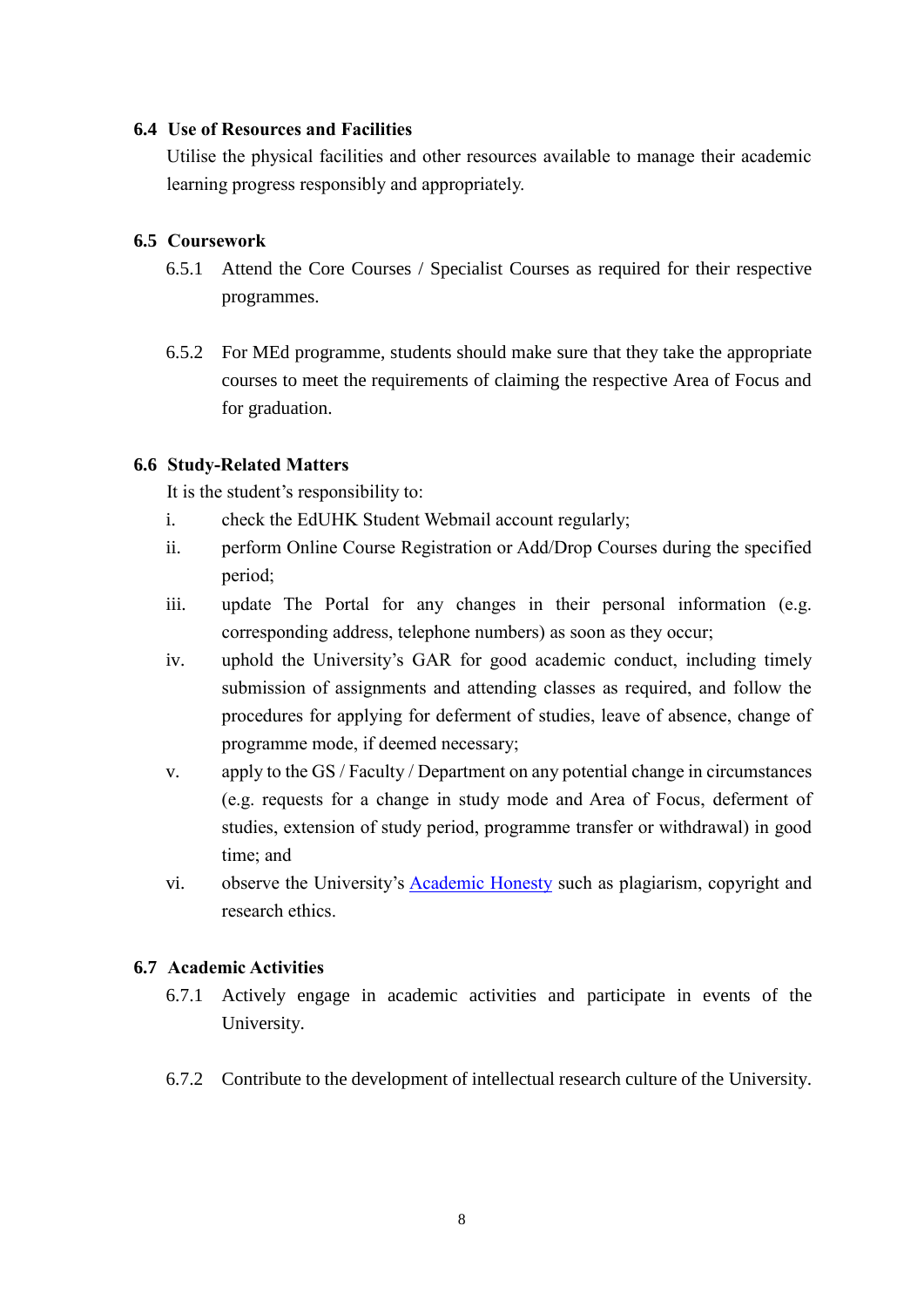*The following sections are only applicable to students who conduct the Research Project / Dissertation / Thesis*

# **6.8 Guidelines for Research Project / Dissertation / Thesis**

6.8.1 Be familiar and comply with the guidelines specified by respective programmes regarding Research Project / Dissertation / Thesis, such as the "*[Research Project](https://www.eduhk.hk/gradsch/resource/Programme_Information/MEd/MEd_Research_Project_Guideline.pdf)  [Guidelines for MEd Programme](https://www.eduhk.hk/gradsch/resource/Programme_Information/MEd/MEd_Research_Project_Guideline.pdf)*".

# **6.9 Academic and Research Activities**

- 6.9.1 Consult the Supervisors regarding opportunities to meet other researchers in the field and to attend seminars, workshops and conferences, as appropriate.
- 6.9.2 Consult the Supervisors to master the requisite techniques for the research, including skills on literature retrieval, presentation and academic writing.
- 6.9.3 Strategically plan for research activities to meet the milestones of the project, be self-motivated and pursue independent academic activities while undertaking the Research Project / Dissertation / Thesis.
- 6.9.4 Take responsibility for the direction of and innovation in the Research Project / Dissertation / Thesis as it develops with support from the Supervisors.

## <span id="page-11-0"></span>**6.10Meetings with Supervisor**

Maintain a professional relationship at all times with the Supervisor. Students should:

- i. Propose and confirm schedules for regular meeting with the Supervisor;
- ii. Keep a written record of discussions with the Supervisor; and
- iii. Respond promptly and appropriately to Supervisor's guidance and feedback.

## <span id="page-11-1"></span>**6.11Ethical Practice**

- 6.11.1 Adhere to legal and ethical guidelines and relevant codes of ethics; follow good research practice as appropriate to particular profession and specific discipline.
- 6.11.2 In consultation with the Supervisor, prepare and obtain ethical approval prior to data collection.
- 6.11.3 Refer to the University's relevant policies and guidelines, such as the ethical guidelines. For more information, please refer to the website of [RDO.](http://www.eduhk.hk/rdo/human.html)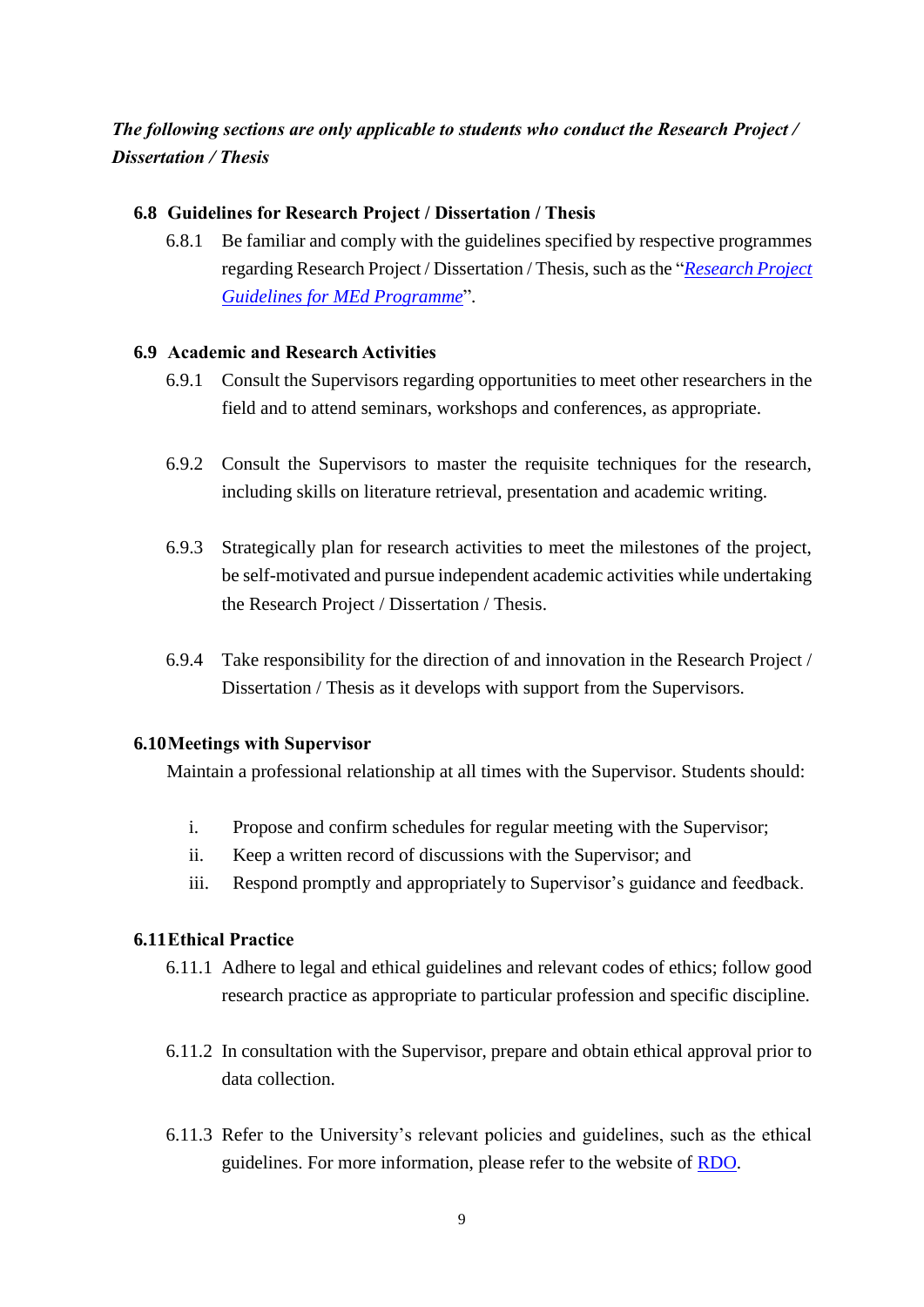6.11.4 Acknowledge fully the work of others in coursework and assessed work, and be familiar with the referencing conventions of the discipline.

#### <span id="page-12-0"></span>**6.12Publications and Presentations**

- 6.12.1 With support from the Supervisor, students are encouraged to prepare publication of the research work and disseminate research findings through contributions to both internal and external conferences.
- 6.12.2 It is not acceptable to publish the same research findings in several places (i.e. duplicate publications). Students should obtain permission from the original publisher or made appropriate citations when referencing to any published materials.
- 6.12.3 Acknowledge the contribution of the Supervisor and all other consultants' research advice in any published work.
- 6.12.4 Any publications based on the Research Project / Dissertation / Thesis or research work at the University shall contain a reference to the effect that the work was submitted to The Education University of Hong Kong for the award of the degree. During the study period, affiliation to the University should be clearly stated for any publication.
- 6.12.5 The contribution of funding body should also be acknowledged and all sources of financial and in-kind support for the research and any potential conflicts of interest must be stated in the publication, and that no confidential agreements have been breached.
- 6.12.6 Discuss with supervisors to reach an agreement on authorship, which fairly and appropriately acknowledges contributions of all researchers.

#### *The following section is only applicable to students who take Practicum Course*

# **6.13Guidelines for Practicum Course**

6.13.1 Be familiar and comply with the guidelines specified by respective programmes on students' roles, responsibilities and assessment procedures on Practicum Course, such as the *"Student Clinical Manual of Master of Science in*